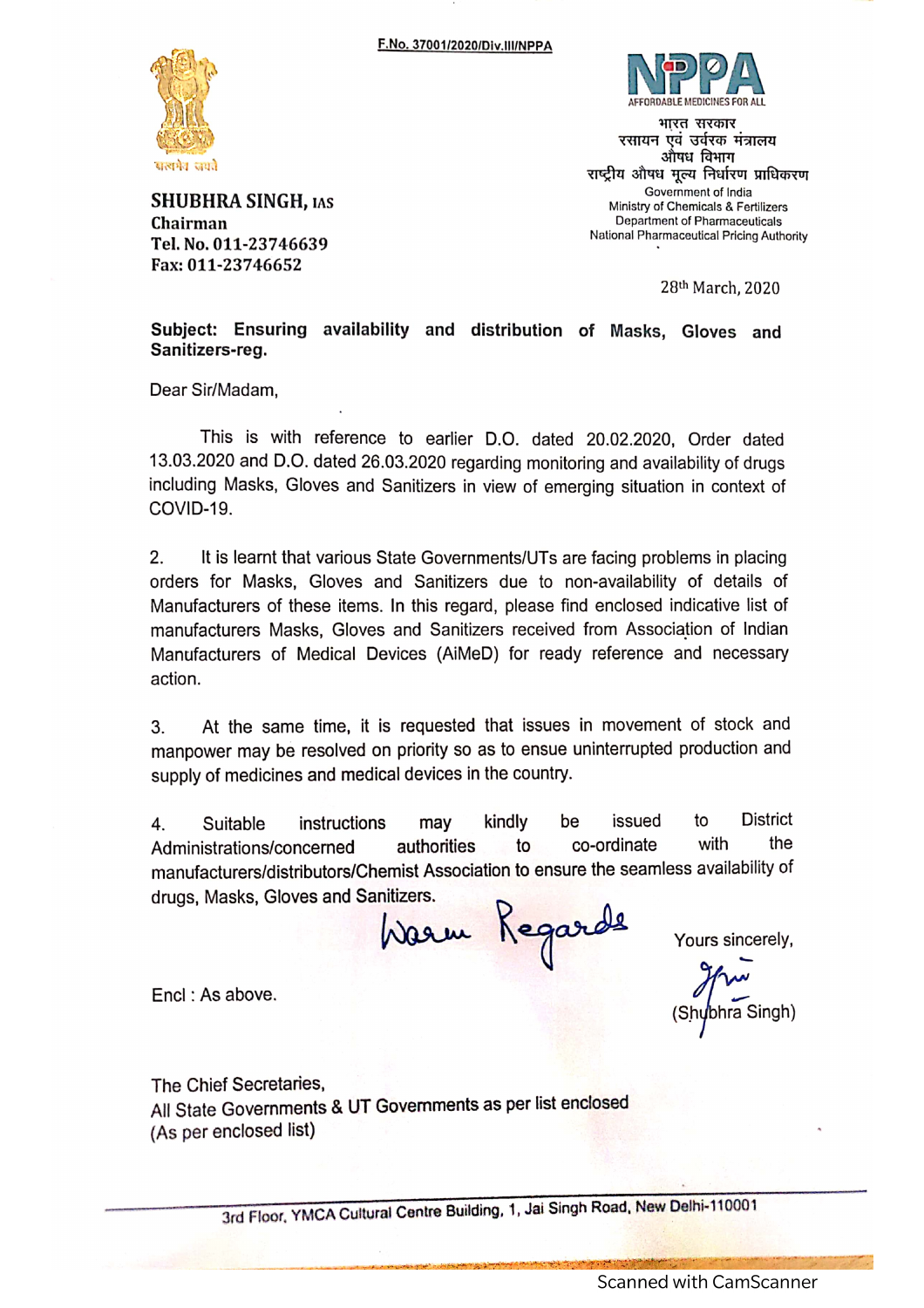## Copy to:

- 1. Union Home Secretary;
- 2. Secretary, MoH&FW;
- 3. Secretary, DoP, MoC&F;
- 4. Secretary, MoC&F;
- 5. Principal Health Secretary, All State/UT Governments
- 6. State Drug Controllers, All State/UT Governments
- 7. AIMeD, AIOCD.

(Shubhra Singh)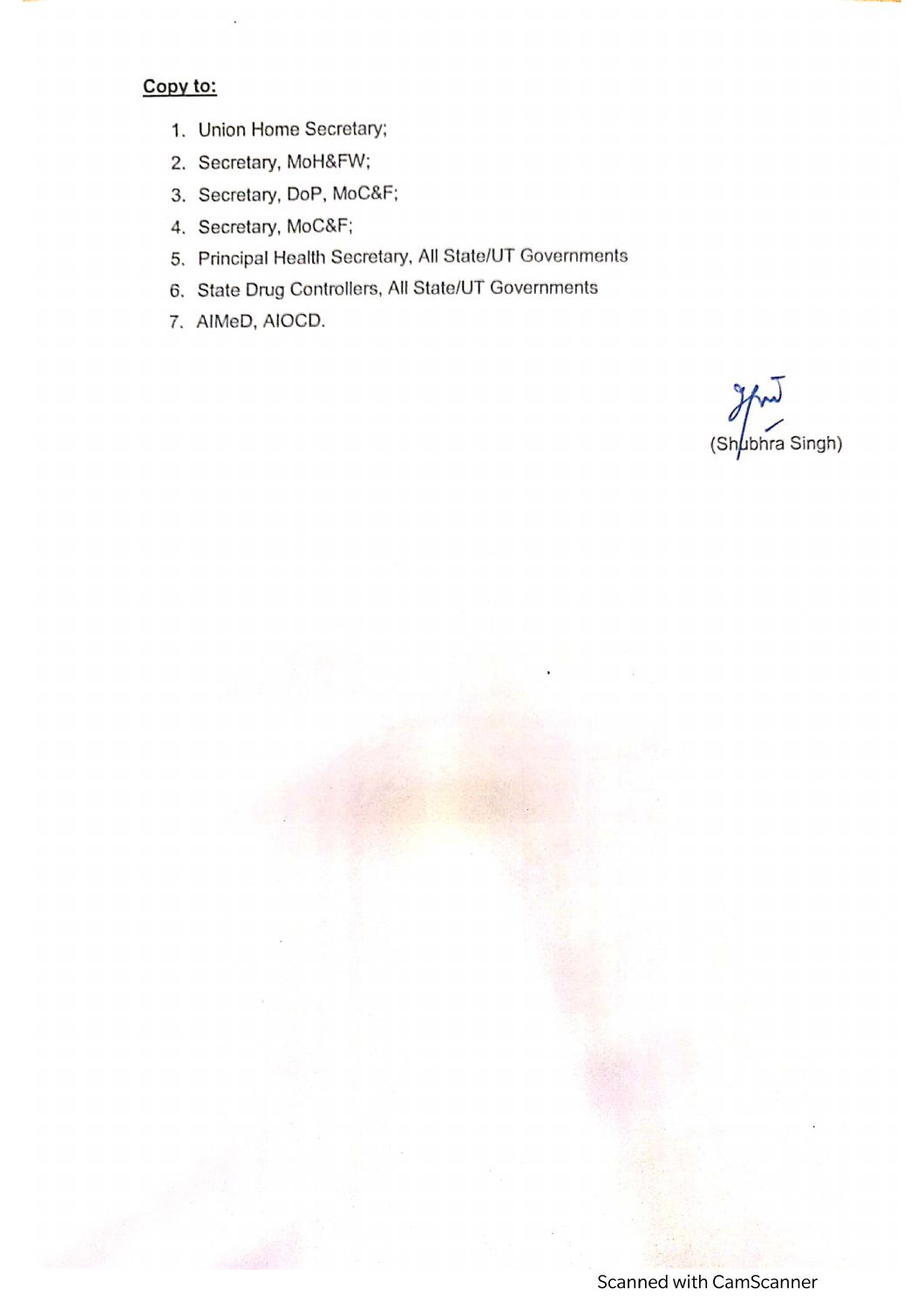## **List of Gloves Manufacturers**

| <b>Sr No. Company Name</b>                                                     | <b>Address</b>                                                                                            | <b>Authorised Person State</b>       |           |   | M/I Contact                                | Email                      |
|--------------------------------------------------------------------------------|-----------------------------------------------------------------------------------------------------------|--------------------------------------|-----------|---|--------------------------------------------|----------------------------|
|                                                                                |                                                                                                           |                                      |           |   |                                            |                            |
| 1 AGE INDUSTRIES PVT. LTD.                                                     |                                                                                                           |                                      |           |   |                                            |                            |
| 2 Amazing Gloves                                                               |                                                                                                           |                                      |           |   |                                            |                            |
| Amazing Rubber Products Pvt. Plot No. 14C, CSEZ, Cochin, Jaya Sankar<br>3 Ltd. | Kakkanad, Kerala 682037                                                                                   | (Executive Director) Kerala          |           | M | 062387 42481                               |                            |
|                                                                                | D-001, Sector-80, Noida,                                                                                  | Anupam Gosh                          | Uttar     |   |                                            | info@anonditahealthcare.co |
| 4 Anondita Healthcare                                                          | <b>Uttar Pradesh</b>                                                                                      | (Proprieter)                         | Pradesh   | M | 0120-4520300                               | m                          |
| 5 Asma Rubber Products Pvt Ltd 037, Kerala, India                              | 39-B, Cochin Special<br>Economic Zone,<br>Kakkanad, Cochin- 682                                           | CY A Rahim<br>(Managing<br>Director) | Kerala    | M | 0484-2413023;<br>9847050666,<br>9847050555 | info@asmaglove.com         |
| Beta Healthcare Products (P)<br>6 Ltd.                                         | Plot No 21B, Cochin Special<br>Economic Zone, Kakkanad,<br>Cochin-682037, Kerala,<br>India                | S. Srinivasan (GM)                   | Kerala    | M | 0484 2413 340                              | betahealthcare@gmail.com   |
| 7BPL Medical Technologies                                                      | <b>BPL Medical Technologies</b><br>Pvt. Ltd., 11th KM,<br>Arekkare, Banarghatta<br>Road, Bangalore-560076 | <b>Princy Antony</b>                 | Karnataka |   |                                            |                            |
| 8 BRIGHTWAY GLOVES PVT. LTD.                                                   |                                                                                                           |                                      |           |   |                                            |                            |
| 9 Cadilla Pharmaceuticals Ltd.                                                 | Cadila Pharmaceuticals<br>Nanikadi, Kadi, Gujarat<br>382715                                               | Mr. Jignesh Desai<br>(VP)            | Gujarat   | M |                                            |                            |
| 10 CareNow Medical Pvt Ltd.                                                    |                                                                                                           |                                      |           |   |                                            |                            |
| 11 CASIL INDUSTRIES LTD.                                                       |                                                                                                           |                                      |           |   |                                            |                            |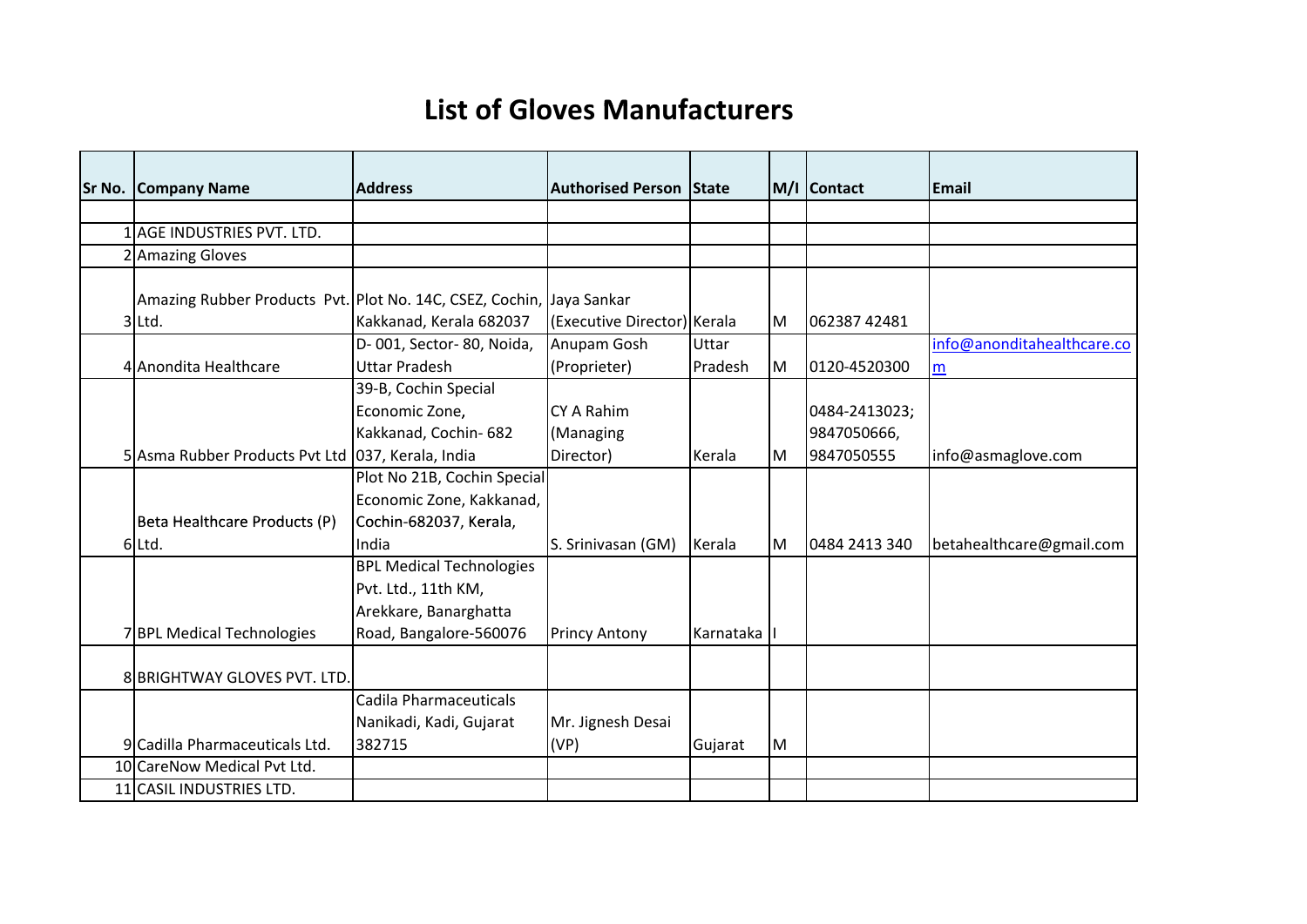|                               | Desco House, 387, F.I.E,           |                  | Delhi       | M     | 011-40526418 /    |                                   |
|-------------------------------|------------------------------------|------------------|-------------|-------|-------------------|-----------------------------------|
|                               | Patpar Ganj Industrial             |                  |             |       | 42486418 /        |                                   |
| Deluxe Scientic Surgico Pvt.  | Area, New Delhi-110092,            |                  |             |       | 43086418          |                                   |
| $12$ Ltd.                     | <b>INDIA</b>                       |                  |             |       |                   |                                   |
|                               | Healthium Medtech Pvt.             |                  |             |       |                   |                                   |
|                               | Ltd. Plot #13 to 16, KIADB         |                  |             |       |                   |                                   |
| HEALTHIUM MEDTECH PVT         | Industrial Area, Kunigal           |                  |             |       |                   |                                   |
| LTD (TRUSKIN GLOVES PVT.      | taluk, Tumkur District -           |                  |             |       |                   |                                   |
| $13$ LTD.)                    | 572126                             |                  | Karnataka M |       |                   |                                   |
| 14 HICARE GLOVES PVT. LTD.    |                                    |                  |             |       |                   |                                   |
| 15 HICARE POLYMERS PVT. LTD.  |                                    |                  |             |       |                   |                                   |
|                               | 61A/62, Industrial Area No         |                  |             |       |                   |                                   |
|                               | 3, A.B Road, Dewas-                | Vishnu Bhagwan   | Madhya      |       |                   |                                   |
| 16 Jajoo Surgicals Pvt. Ltd.  | 455001, (M.P.) India               | Jajoo (Director) | Pradesh     |       |                   |                                   |
| 17JJIT & JIT GLOVES           |                                    |                  |             |       |                   |                                   |
| KANAM LATEX INDUSTRIES        |                                    |                  |             |       |                   |                                   |
| 18 PRIVATE LIMITED            |                                    |                  |             |       |                   |                                   |
| Kanam Latex Industries Pvt.   |                                    |                  |             |       |                   |                                   |
| $19$ Ltd.                     |                                    |                  |             |       |                   |                                   |
|                               | Plot no. 15/104-1,                 |                  |             |       |                   |                                   |
|                               | Rottigounder Road,                 |                  |             |       |                   |                                   |
|                               | Thirumalayam Palayam               |                  |             |       |                   |                                   |
|                               | Village (P.O.), K.G.Chavadi,       |                  |             |       |                   |                                   |
|                               | Maddukarai (Via), Tamil            |                  |             |       |                   |                                   |
| 20 Lenora Glove (P) Ltd.      | Nadu 641105                        |                  | Tamilnadu M |       | 090475 38111      |                                   |
|                               | 2/212                              |                  |             |       |                   |                                   |
|                               | ANAKKAL, MUNEKKAR P.O. Joseph Jose |                  |             |       |                   |                                   |
| 21 Mariya Healthcare (P) Ltd. | PALAKKAD 678597                    | (Director)       | Kerala      | $M+1$ |                   | 9846619150 mariyahealth@gmail.com |
| 22 Medlis Healthcare Pvt Ltd  |                                    |                  |             |       |                   |                                   |
|                               |                                    | Sneh Shah        |             |       |                   |                                   |
| 23 MRK Healthcare             | Patan, North Gujarat               | (Director)       | Gujarat     |       | M+I 022-6261 1111 | info@mrkhealthcare.com            |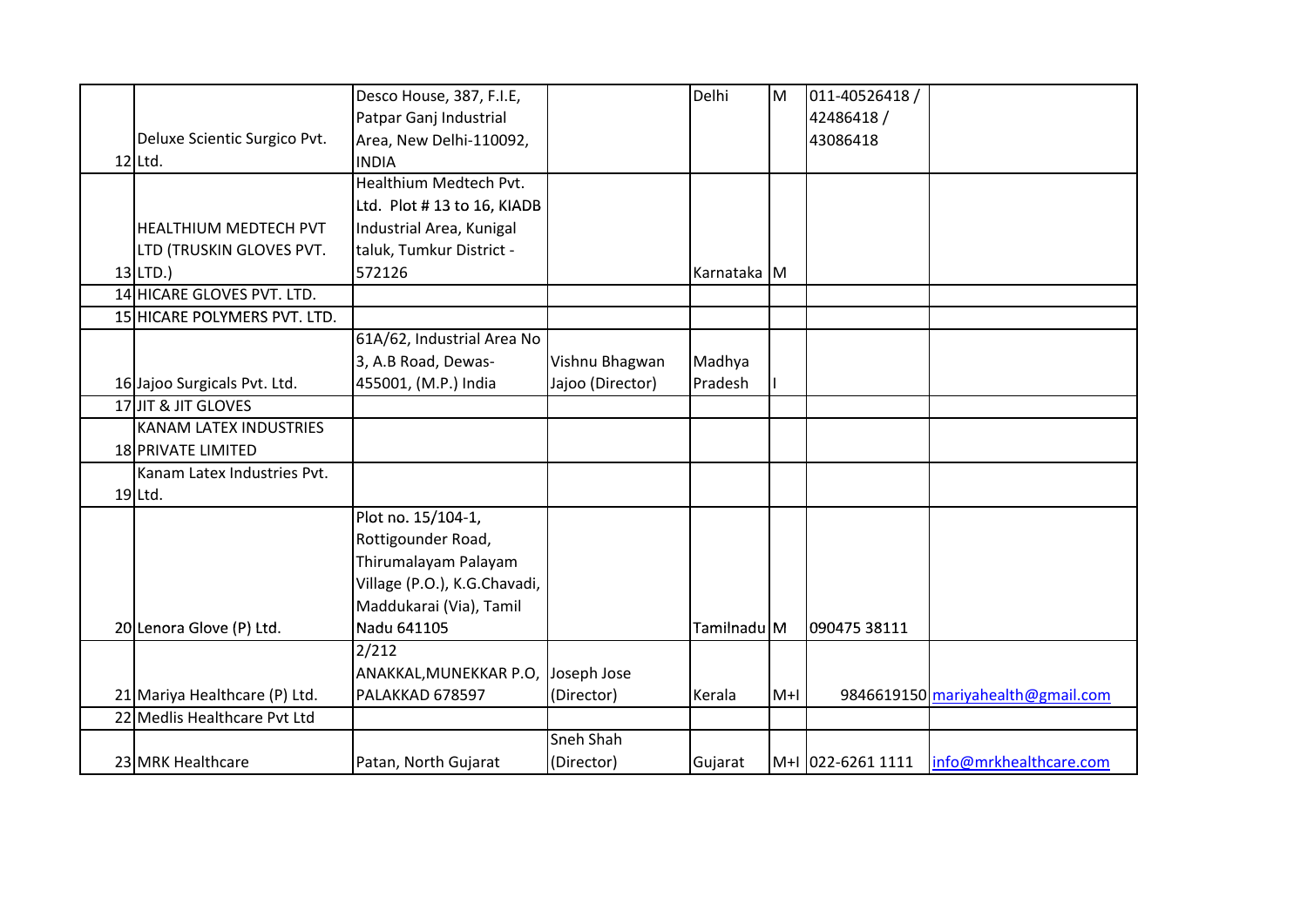|                                  | Plot No. 14 A, Cochin         |                             |           |    |                  |                        |
|----------------------------------|-------------------------------|-----------------------------|-----------|----|------------------|------------------------|
|                                  | Special Economic Zone,        | Jose Paul M                 |           |    |                  |                        |
| 24 Primus Gloves (P) Ltd.        | Cochin - 682 037              | (Technical director) Kerala |           |    | M+I 0484 2413063 | primusgloves@gmail.com |
| 25 Reblatex Ltd.                 |                               |                             |           |    |                  |                        |
|                                  | 78-80, SynapseIndia Rd,       |                             |           |    |                  |                        |
|                                  | Noida Special Economy         |                             |           |    |                  |                        |
|                                  | Zone, Block A, Phase-2,       |                             |           |    |                  |                        |
|                                  | Noida, Uttar Pradesh          |                             | Uttar     |    |                  |                        |
| 26 RFB LATEX LIMITED             | 201305                        |                             | Pradesh   | ΙM | 07185 355 364    |                        |
| Rubboqeen Healthcare             |                               |                             |           |    |                  |                        |
| 27 Products Pvt Ltd              |                               |                             |           |    |                  |                        |
| Safecare Rubber Products Pvt.    |                               |                             |           |    |                  |                        |
| $28$ Ltd                         |                               |                             |           |    |                  |                        |
|                                  | Plot No. 16-B, Cochin         |                             |           |    |                  |                        |
| Safehield India Rubber           | Special Economic Zone,        |                             |           |    |                  |                        |
| 29 Products Pvt. Ltd.            | Kochi, Kerala 682037          | Anikumar PC (MD)            | Kerala    | M  | 9846092780       |                        |
| <b>SANREA HEALTHCARE</b>         |                               |                             |           |    |                  |                        |
| 30 PRODUCTS PVT. LTD.            |                               |                             |           |    |                  |                        |
| 31 SMR Naturals                  |                               |                             |           |    |                  |                        |
|                                  | Plot No.35, First floor, TIE, | P Raju (Accounts)           | Telangana |    | 080082 99444     |                        |
|                                  | IDA, Balanagar,               |                             |           |    |                  |                        |
|                                  | Hyderabad, Telangana          |                             |           |    |                  |                        |
| 32 Sree Krisna Medineeds         | 500037                        |                             |           |    |                  |                        |
| <b>SRI ANUSHAM RUBBER</b>        |                               |                             |           |    |                  |                        |
| 33 INDUSTRIES PVT. LTD.          |                               |                             |           |    |                  |                        |
| 34 ST. Marys Rubbers Pvt Ltd.    |                               |                             |           |    |                  |                        |
|                                  | Plot No. 231-3, GIDC          |                             |           |    |                  |                        |
|                                  | Umbergaon, Umbergaon          | Jitendra Salot              |           |    |                  |                        |
| 35 Vijay Latex Products (P) Ltd. | INA, Gujarat 396165           | (CMD)                       | Gujarat   | M  |                  |                        |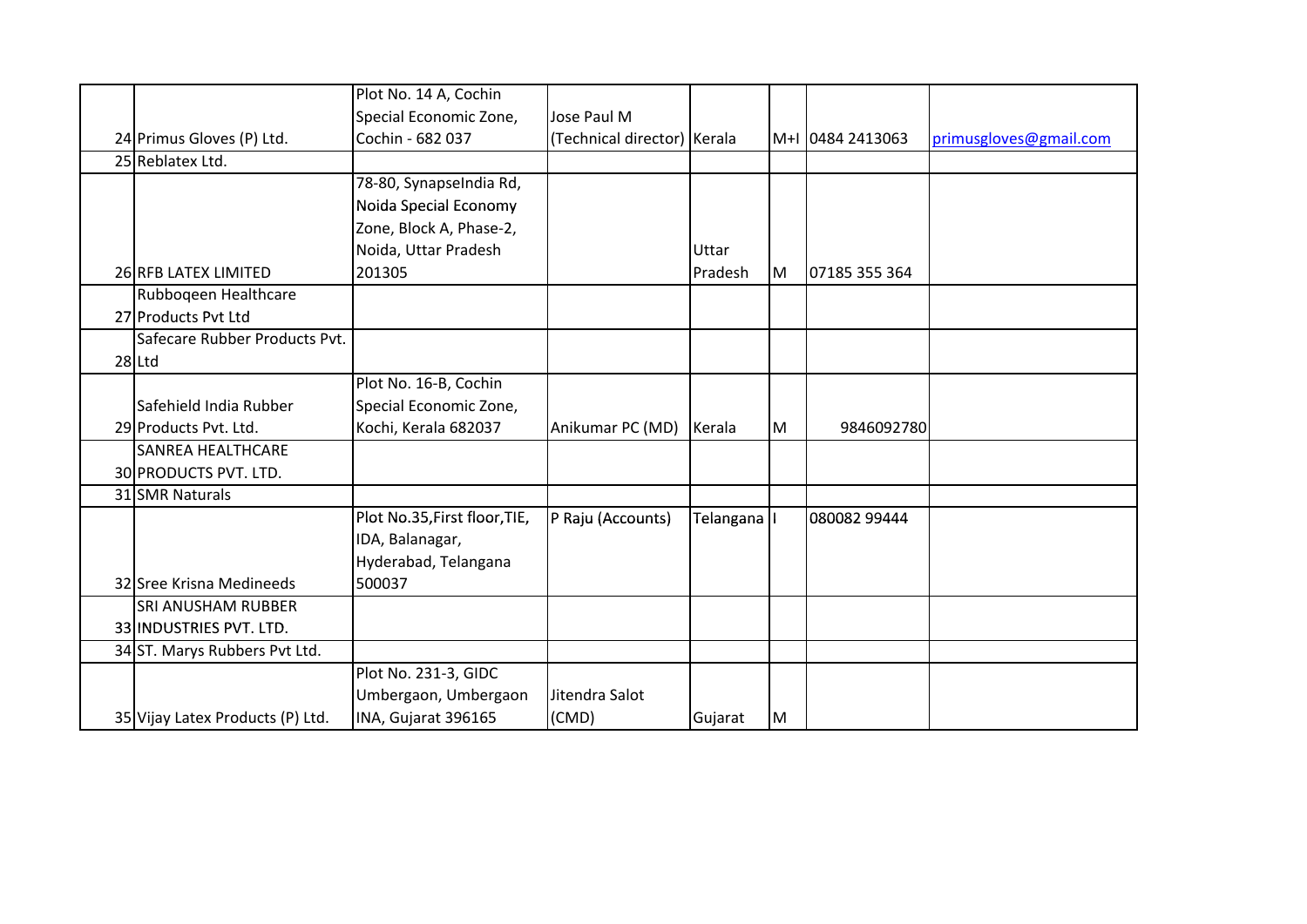## **List of Hand Sanitizer Manufacturers**

|                 | Sr No. Company Name                | <b>Address</b>                                                                                                                                        | <b>Authorised Person</b>                | <b>State</b>        |           | M/I Contact                 | Email                      |
|-----------------|------------------------------------|-------------------------------------------------------------------------------------------------------------------------------------------------------|-----------------------------------------|---------------------|-----------|-----------------------------|----------------------------|
|                 |                                    |                                                                                                                                                       |                                         |                     |           |                             |                            |
|                 | <b>Concord Drugs Limited</b>       | Concord Drugs Limited, Survey no: 249,<br>Brahmanapally Village, Hayathnagar(M), RR<br>District, Hyderabad, Telanagana, India                         | S. Nagi Reddy (Chairman)                | Telangana M         |           |                             |                            |
|                 | 3M India Ltd.                      | 3M India Ltd.                                                                                                                                         | Vandana Singh (Manager)                 |                     |           |                             |                            |
|                 | Addii Biotech Pvt. Ltd.            | Village Kaundi, PO Thane, Baddi, Himachal Pradesh Ashish Kandari (Plant Head)<br>173205                                                               |                                         | Himachal<br>Pradesh | <b>M</b>  | 8146995533,<br>9023561756   | info@addiibiotech.com      |
|                 | Agrawal Drugs Pvt. Ltd.            | 24/6B, Integrated Industrial Estate, Setor 8 A,<br>SIDCUL, Haridwar, Uttarakhand 249403                                                               | Sumeet Agrawal (MD)                     | Uttarakhan M        |           |                             |                            |
|                 | All kind Healthcare Unit           | Allkind Healthcare Unit - III, Plot No 79 A & B,<br>EPIP-Phase-II Village Thana, Baddi, Himachal<br>Pradesh 173205                                    | Vivek K Singh (MD)                      | Himachal<br>Pradesh | M         | 9915218700                  | moninder.allkind@gmail.com |
|                 | <b>AMAR PRODUCTS</b>               | Plot No. F5A/7 MIDC, VADALGAON,<br>AMBERNATH(W)-421501, Loknagari, Ambernath,<br>Maharashtra 421501                                                   | Mukesh Amarlal (Partner)                | itizer              | M         |                             |                            |
|                 | B Braun Medical India (P) Ltd.     | Boomerang, A-601, 6th Floor, Near Chandivali<br>Studio, Andheri(East), Mumbai, Maharashtra<br>400072                                                  | Rakesh Bajaj (MD)                       | ra                  |           | Maharasht P2P 022 6668 2222 | info.in@bbraun.com         |
|                 | Biodeal Pharmaceuticals (P) Ltd.   | Vill. Saini Majra, Nalagarh Ropar Road, Nalagarh,<br>Himachal Pradesh 174101                                                                          | Sumit Shrivastava (Plant Head) Himachal | Pradesh             | <b>IM</b> | 01795 265 570               |                            |
|                 | Biopharm Drugs & Pharmaceuticals   |                                                                                                                                                       |                                         |                     |           |                             |                            |
| $\overline{10}$ | Brawn Cosmetics & Herbals Pyt. Ltd |                                                                                                                                                       |                                         |                     |           |                             |                            |
| П               | Cadilla Pharmaceuticals Ltd.       | Cadila Pharmaceuticals Nanikadi, Kadi, Gujarat<br>382715                                                                                              | Jignesh Desai (VP)                      | Gujarat             | <b>M</b>  | 02718 225001/15             |                            |
| 12              | Canixa Life Sciences Pvt. Ltd.     | Canixa Life Sciences Pvt. Ltd., Khasra No.313,<br>Raipur Industrial Area, Raipur,<br>Bhagwanpur, Roorkee - 247667,<br>District Haridwar - Uttrakhand. | Ravikar Pratap Singh(Plant<br>GM)       | Uttarakhan M        |           |                             |                            |
| 13              | CareNow Medical Pvt Ltd.           | 3/272-5, Neelambur Road, Muthugoundenpudur,<br>Coimbatore, Tamil Nadu 641406                                                                          | Anand Venkatachalam(MD)                 | Tamilnadu M         |           | 9943034949                  | info@carenow.com           |
| 14              | Centure Pharmaceutical Pvt Ltd.    |                                                                                                                                                       |                                         |                     |           |                             |                            |
| 15              | Cipla Health                       | Cipla House, Peninsula Business Park, Ganapatrao Nitin Jajodia (CFO)<br>Kadam Marg, Lower Parel West, Mumbai-400013                                   |                                         | Himachal<br>Pradesh |           | P2P 022-24826000            | ciplahealth@cipla.com      |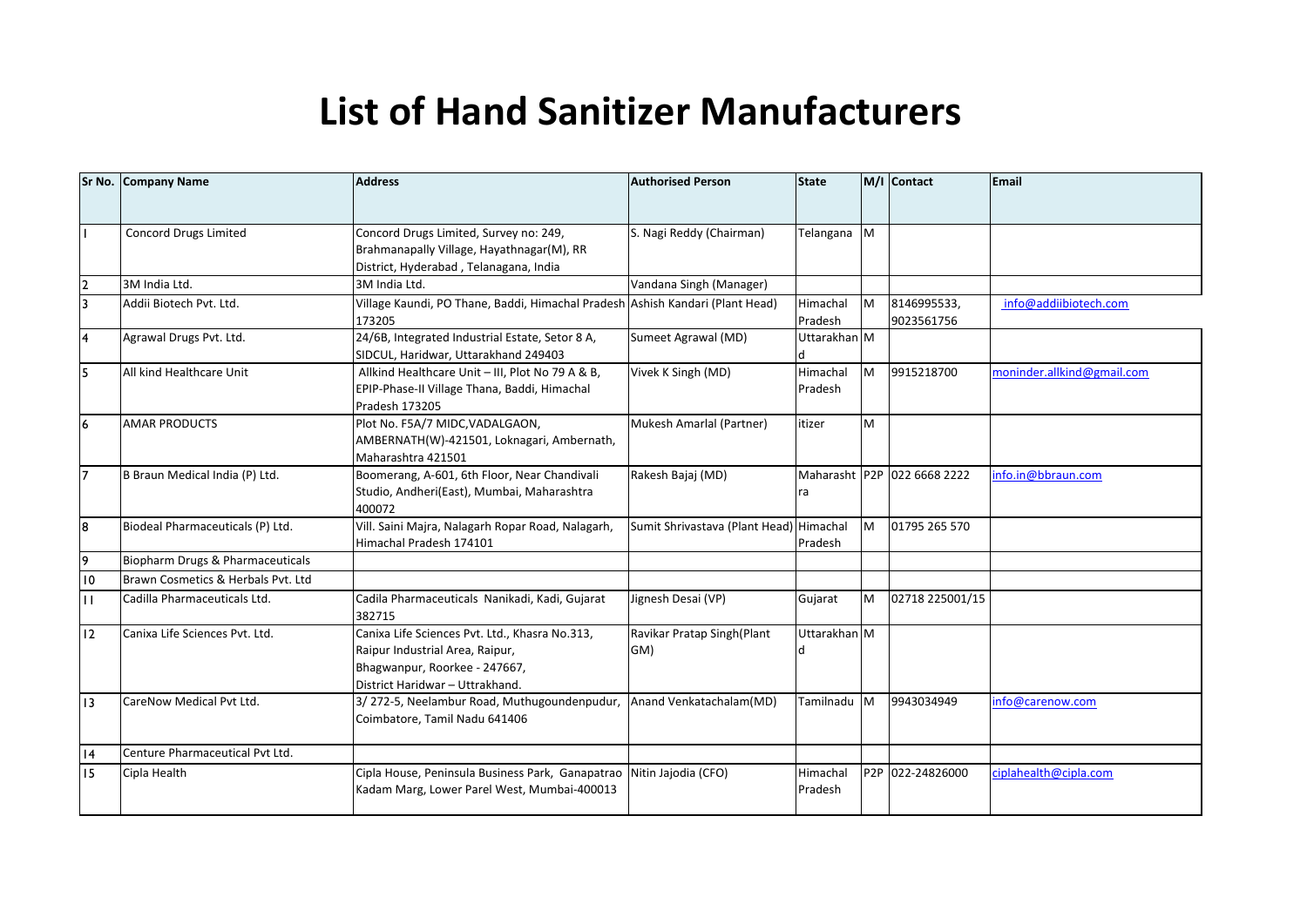| 16              | CIRON DRUGS & PHARMACEUTICALS PVT. | N-118, M.I.D.C., Tarapur, Boisar, Dist. Thane - 401                                                                                                   |                                            | Maharasht M         |   |                           |                                 |
|-----------------|------------------------------------|-------------------------------------------------------------------------------------------------------------------------------------------------------|--------------------------------------------|---------------------|---|---------------------------|---------------------------------|
|                 | LTD                                | 506. Maharashtra, INDIA.                                                                                                                              |                                            |                     |   |                           |                                 |
| 17              | Cortec Healthcare Pvt. Ltd.        | NH-74, Dehradun Highway, Kishanpur, Roorkee,<br>Uttarakhand 247667                                                                                    | A K Singh (Senior GM)                      | Uttarakhan M        |   | 01332 232 248             | Info@cotecpharma.in             |
| 18              | Curetech Skincare                  | Plot No. 33-34, Phase IV, Bhatoli Kalan,<br>Baddi, Solan 173205 (H.P.)                                                                                | Jaysingh Yamagekar (VP)                    | Himachal<br>Pradesh | M | 92185 93186               | operations@curetechskincare.com |
| 19              | Dettol                             |                                                                                                                                                       |                                            |                     |   |                           |                                 |
| $\overline{20}$ | Dr. Sabharwal's Wound Care         | 137, Village Buranwala, Post Office, Barotiwala,<br>Himachal Pradesh 174103                                                                           | Manish Sabharwal (Proprieter) Himachal     | Pradesh             | M | 0172 264 0018             | drsmpl@gmail.com                |
| 21              | Forever Living Products            | 501, SHARYANS CENTRE, 5TH FLOOR, ABOVE LIJJAT Rohil Jayekar<br>PAPAD OPP BANDRA RLY STN, 3 GURUNANAK<br>ROAD, BANDRA WEST MUMBAI MH 400050 IN         |                                            | Maharasht<br>ra     |   | 022 2645 3301             |                                 |
| 22              | <b>GMH Laboratories</b>            | Plot No. 13, Industrial Township,<br>Bhatoli-Kalan, Baddi, Distt. Solan - 173205<br>Himachal Pradesh (INDIA)                                          | Chandrbhan Sharma (General<br>manager)     | Himachal<br>Pradesh | M | 98829-81001               | info@gmhlaboratories.com        |
| 23              | Johnson & Smith Co.                |                                                                                                                                                       |                                            |                     |   |                           |                                 |
| 24              | Leeford Healthcare Ltd             |                                                                                                                                                       |                                            |                     |   |                           |                                 |
| 25              | M/S. AERO PHARMA (SILVASSA)        | S. No 127 /1 1st Floor, Preeti Industrial Estate, Amli Sanjay Kumar (Factory<br>Ind. Estate, Silvassa, Dadra and Nagar Haveli<br>396230               | Manager)                                   | Dadra &<br>Nagar    | M | 0260 264 4847             |                                 |
| 26              | M/s. Aurolab                       | No 1, Sivagangai Main Road, Veerapanjan,<br>Madurai, Tamil Nadu 625020                                                                                |                                            | Taminadu            | M | 0452 244 6100             |                                 |
| 27              | Magbro Healthcare (P) Ltd.         | Solan, Himachal Pradesh 174101                                                                                                                        | Shashi Pal Sharma (Technical<br>Director)  | Himachal<br>Pradesh | M |                           |                                 |
| 28              | <b>Marine Lifesciences</b>         | 30, Housing Board Phase-3, Extention, HPSIDC,<br>Baddi, Himachal Pradesh 173205                                                                       | Sajjan Kumar Garg (MD)                     | Himachal<br>Pradesh | M | 092168 71933              |                                 |
| 29              | Microwin Labs Pvt Ltd.             |                                                                                                                                                       |                                            |                     |   |                           |                                 |
| $\overline{30}$ | Nanz Med Science Pharma (P) Ltd.   | Ram Pur Ghat, Paonta Sahib,<br>Distt. Sirmour-173025, Himachal Pradesh (India)                                                                        | Rakesh Bajaj (MD)                          | Himachal<br>Pradesh | M | 9810037253,<br>9805770002 | rakeshbajaj@nanzpharma.com      |
| 31              | Percos India (P) Ltd.              | PLOT NO. 23, SECTOR-6B, SIDCUL, (U.K.),,<br>Integrated Industrial Estate, Setor 8 A, BHEL<br>Township, Haridwar, Uttarakhand 249403                   |                                            | Uttarakhan M        |   | 120-4115528               | contact@percosindia.com         |
| 32              | PHARMA SYNTH FORMULATIONS LIMITED  | 18-22, Sector-6B, SIDCUL IIE, Ranipur, Haridwar,<br>Uttarakhand - 249403                                                                              | Arvind Kumar Gupta (Director) Uttarakhan M |                     |   | 01334-239201              | hd@pharmasynth.in               |
| 33              | Plena Remedies                     | Plot No. 17, Himuda INDL Area, Bhatolikalan,<br>Baddi, Himachal Pradesh 173205                                                                        | Surinder Pal                               | Himachal<br>Pradesh | M |                           |                                 |
| 34              | Pontika Aerotech Limited           | Pontika Aerotech Limited Vill Johron, PO Puruwala, Sonu Panwar (Deputy<br>Nahan Road, Paonta Sahib,<br>Dist-Sirmour, Himachal Pradesh-173001<br>India | Manager)                                   | Himachal<br>Pradesh | M | 7834051021/22             | info@pontikaaerotech.com        |
| 35              | Pritam International               | KH No. 138, Raipur Industrial Area, Bhagwanpur,<br>Roorkee, Haridwar, Uttarakhand-247667                                                              | Mr. Pratap Singh (Plant Head)              | Uttarakhan M<br>d   |   |                           |                                 |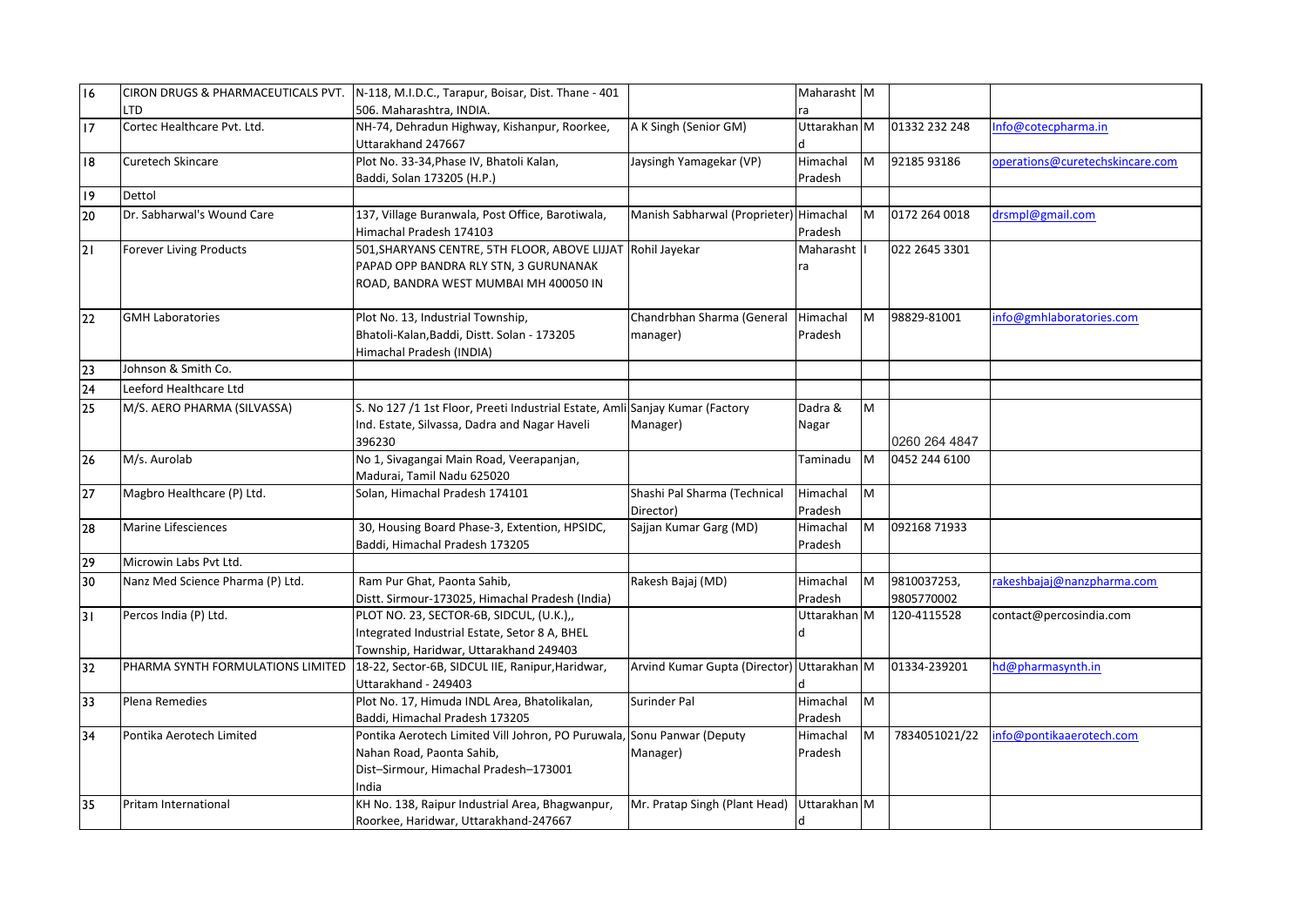| 36 | <b>PSK Pharma Private Limited</b>      | PSK Pharma Private Limited, 121/22                  | Kshitij Basawraj (Director) | Karnataka M  |           | 099860 25744 | weprotect@pskpharma.com       |
|----|----------------------------------------|-----------------------------------------------------|-----------------------------|--------------|-----------|--------------|-------------------------------|
|    |                                        | Mahajenahalli, Shimoga Road, Harihar - 577601       |                             |              |           |              |                               |
| 37 | <b>RIDHAM ENTERPRISE</b>               | Plot No 50 - P/2. Bileshwarpura PO Chhatral-        |                             |              |           |              |                               |
|    |                                        | 382729, Ta.Kalol.Dist. Gandhinagar, Gujarat         |                             |              |           |              |                               |
| 38 | Saar Biotech                           | <b>SAAR BIOTECH</b>                                 | Anil                        | Himachal     | M         |              |                               |
|    |                                        | Vill. Bhud, NH-21 A, (Near Engg. Collage Hostel)    |                             | Pradesh      |           |              |                               |
|    |                                        | Baddi, Distt. Solan (H.P.)                          |                             |              |           |              |                               |
| 39 | Sai Corporation                        | 353-196/186/1-2, Village Johron, Industrial Area,   | Sunil Sarraf (CEO)          | Himachal     | <b>IM</b> |              |                               |
|    |                                        | Trilokpur Road, Kala Amb, Himachal Pradesh          |                             | Pradesh      |           |              |                               |
|    |                                        | 173030                                              |                             |              |           |              |                               |
| 40 | Salvia Cosmeceuticals Pvt. Ltd.        | B-34, 2ND FLOOR, LAWRENCE ROAD INDUSTRIAL           | Ajay Kakar (Director)       | Delhi        | <b>IM</b> |              |                               |
|    |                                        | AREA NEW DELHI DL 110035 IN                         |                             |              |           |              | operations@salvepharma.com    |
| 41 | Sceptre Medical India (P) Ltd.         | Plot No. 230, Rai Industrial Area, Near Bsnl        |                             | Haryana      | M         |              |                               |
|    |                                        | Exchange, Sonipat, Haryana, 130029, India           |                             |              |           |              |                               |
| 42 | Sisla Laboratories                     | -2050 DSIDC Industrial area, Narela, Delhi -        | Bipin Gupta (Proprieter)    | Delhi        | M         | 9811067418   |                               |
|    |                                        | 110040                                              |                             |              |           |              |                               |
| 43 | Spectrum Biosides India (P) Ltd.       | Survey No. 809, INDUSTRIAL DEVELOPMENT AREA,        | Kapil Reddy L (Director)    | Telangana M  |           | 091219 33311 |                               |
|    |                                        | Medchal Rd, Secunderabad, Telangana 501401          |                             |              |           |              |                               |
|    |                                        |                                                     |                             |              |           |              |                               |
| 44 | <b>Trisis Ventures</b>                 | Plot No 115-118, DIC, Industrial Area Rd, Baddi,    | Eshan Sharma (General       | Himachal     | M         |              |                               |
|    |                                        | Himachal Pradesh 173205                             | Manager)                    | Pradesh      |           |              |                               |
| 45 | Varav Biogenesis Pvt. Ltd.             | Plot No. 3 A, Industrial Area, Trilokpur Road, Kala | Manoj Garag (Director)      | Himachal     | <b>IM</b> | 9882243778   | varavbiogenesis2010@gmail.com |
|    |                                        | amb - 173030, Himachal Pradesh, India               |                             | Pradesh      |           |              |                               |
| 46 | VVF (India) Ltd.                       | VVF India Ltd. Plot No. 141 / 143, Survey No. 195 / |                             |              | M         | 124 402 8000 | IndiaHelp@rb.com              |
|    |                                        | 4, 195 / 6, Panchal, Udyog Nagar, Bhimpore, Nani    |                             |              |           |              |                               |
|    |                                        | Daman - 396210 India                                | Rahul Chauhan (Dirctor-RA)  | Daman        |           |              |                               |
| 47 | Will Impex Pharmachem Pvt. Ltd.        | 57, First Floor, Shivam Estate,                     | Bijai Brahmbhatt (Director) | Gujarat      | <b>M</b>  |              |                               |
|    |                                        | Near Ujala Cross Road,                              |                             |              |           |              |                               |
|    |                                        | Sarkhej, Ahmedabad - 380015                         |                             |              |           | 9825084869   | contact@willimpex.in          |
| 48 | Medipol Pharmaceutical India Pvt. Ltd. | 1199/3, Bhud, Baddi, Nalagarh Road, baddi (H.P.)-   | Raja Sriram (Admin Officer) | Himachal     | <b>M</b>  |              |                               |
|    |                                        | 173205                                              |                             | Pradesh      |           |              |                               |
| 49 | Sidhbali Formulations                  | sidhbali formulations, narsan khurd Roorkee         | Dr Sanjiv Sangal (Managing  | Uttarakhan M |           |              |                               |
|    |                                        | Hardwar UK                                          | Partner)                    | Id           |           |              |                               |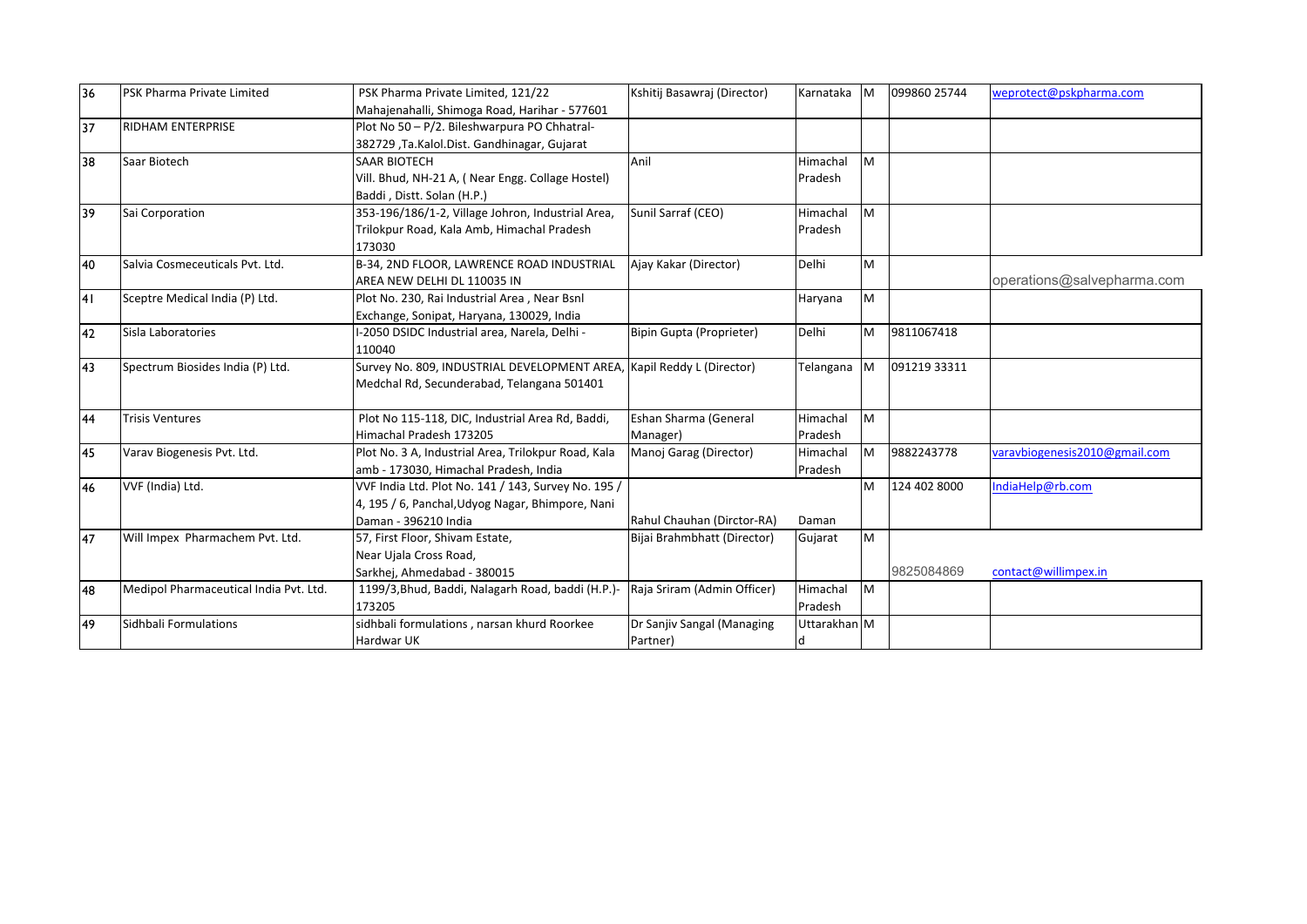## **List of Mask Manufacturers**

| Sr No.         | <b>Company Name</b>          | <b>Address</b>                                                            | <b>Authorised Person</b> | <b>State</b> | M/I      | <b>Contact</b> | <b>Email</b>    |                |
|----------------|------------------------------|---------------------------------------------------------------------------|--------------------------|--------------|----------|----------------|-----------------|----------------|
|                |                              |                                                                           |                          |              |          |                |                 |                |
| $\mathbf{1}$   | <b>AJ SURGICALS</b>          | plot no 1 GF KH no 25/8/2 Nangli Sakrawati                                |                          | Delhi        | Iм       |                |                 |                |
|                |                              | New delhi 110043                                                          |                          |              |          |                |                 |                |
| $\overline{2}$ | <b>AM Nonwovens</b>          | AM Nonwovens, No.79/38-B, Jeeva Street,                                   |                          | Tamilnadu M  |          |                |                 |                |
|                |                              | Kattabomman Nagar, Narimedu, Madurai-                                     |                          |              |          |                |                 |                |
| $\overline{3}$ | Amkay Products Pvt. Ltd.     | AMKAY ENCLAVE, 68-Rashmi Park Bunglow,                                    | Himanshu                 | Maharash M   |          | 7720085358     | info@amkayprod  |                |
|                |                              | Dhumal Nagar, Waliv Road, Vasai (E) -401208.                              | Batavia(Director)        | tra          |          |                | ucts.com        |                |
|                |                              | Dist: Thane,                                                              |                          |              |          |                |                 |                |
| $\overline{4}$ | <b>Associates Packaging</b>  | D-1555, DSIDC Industrial Area, Narela, Narela                             | Prateek Narsaria         |              |          |                |                 | Non Woven      |
|                |                              | Industrial Area, Delhi-110040, India                                      |                          |              |          |                |                 | (Non           |
|                |                              |                                                                           |                          |              |          |                |                 | Surgical)      |
| $\overline{5}$ | <b>Bell Cross Industries</b> | Bellcross Industries Pvt Ltd, 229, Sarita,                                | Nikunj Kedia             | Maharash M   |          | 022 2896 1566  |                 |                |
|                |                              | Prabhat Industrial Estate, Dahisar East, Mumbai (Director)                |                          | tra          |          |                |                 |                |
| 6              | CareNow Medical Pvt. Ltd.    | 3/272-5, Neelambur Road,                                                  | Anand                    | Tamilnadu M  |          | 9943034949     | info@carenow.co | Air Filtration |
|                |                              | Muthugoundenpudur, Coimbatore, Tamil Nadu Venkatachalam(MD)               |                          |              |          |                | m               | Mask           |
|                |                              | 641406                                                                    |                          |              |          |                |                 |                |
| 17             | Deluxe Scientic Surgico Pvt. | Desco House, 387, F.I.E, Patpar Ganj Industrial                           |                          | Delhi        | lм       | 011-40526418   |                 |                |
|                | Ltd.                         | Area, New Delhi-110092, INDIA                                             |                          |              |          | / 42486418 /   |                 |                |
|                |                              |                                                                           |                          |              |          | 43086418       |                 |                |
| 8              | <b>Fashion Art</b>           | C 138 Sector 65 Noida, Uttar Pradesh 201301                               |                          | Uttar        | lм       |                |                 | Non Woven      |
|                |                              |                                                                           |                          | Pradesh      |          |                |                 |                |
| $\overline{9}$ | <b>Hitex Healthcare</b>      |                                                                           |                          |              |          |                |                 |                |
| 10             | Jit & Jit Products           | Lane No. 22, Janatha Road,, Vyttila, Kochi,                               |                          | Kerala       | lм       |                |                 |                |
|                |                              | Kerala, PIN - 682019, India, Ernakulam, Kerala                            |                          |              |          |                |                 |                |
| 11             | KC Green Revolution (P) Ltd. | 138, Sector 5, DSIDC, Bawana, New Delhi-11000 Bipin Radhi(Director) Delhi |                          |              | <b>M</b> |                |                 | $Total(2+3+4)$ |
|                |                              |                                                                           |                          |              |          |                |                 | Ply            |
| 12             | <b>MBL Impex</b>             | 9B, First Floor, APIIC, IE, Prashanti Nagar,                              | P. Shivakumar            | Telangana M  |          |                |                 | Total $(2+3)$  |
|                |                              | Kukatpally Industrial Estate, Kukatpally,                                 | (Accounts)               |              |          |                |                 | Ply            |
| 13             | Medicube Healthcare Pvt.     | Plot No. 6-9, SY. No. 323, Babaguda Village,                              | Rohit Reddy              | Telangana M  |          |                |                 |                |
|                | Ltd                          | Hyderabad, 500078                                                         | Aragonda(MD)             |              |          |                |                 |                |
| 14             | Medildin Healthcare Ltd.     | Silvaasa, Dadra & Nagar Haveli                                            | Smita Shah (MD)          | Dadra &      | M        |                |                 | Total $(2+3)$  |
|                |                              |                                                                           |                          | Nagar        |          |                |                 | Ply            |
| 15             | Neelkanth Packaging          | 979/980, Village Rithala, Rohini, Delhi - 110085 Ravinder Gulati          |                          | Delhi        | Iм       |                |                 | Non Woven      |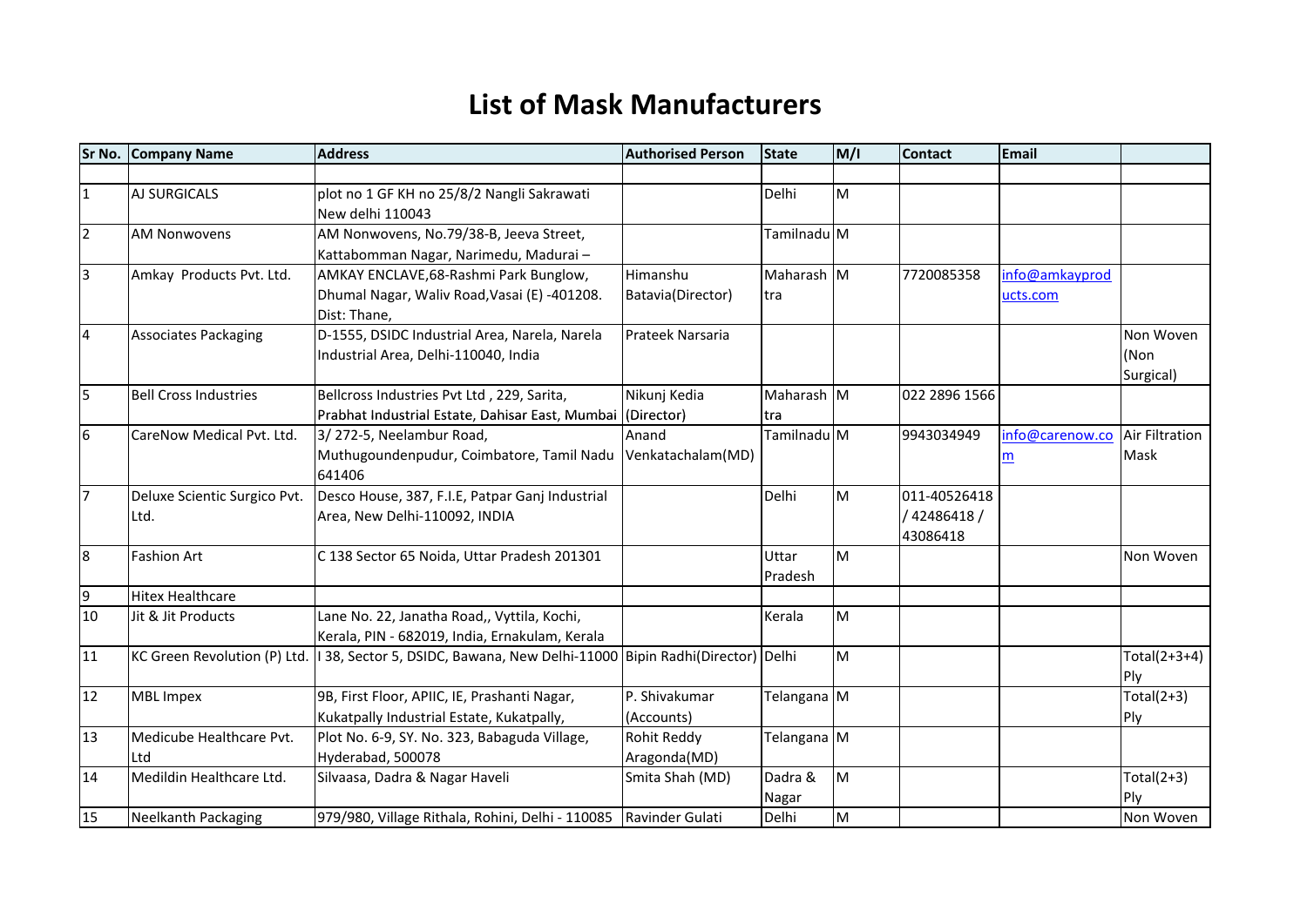| 16 | Noor Packaging                            | R/o Plot No 68- C, Near Radha Swami Satsang                                                                                           | Ankur Soni                          | Haryana           | M        |                                                  |                          |                                                                                            |
|----|-------------------------------------------|---------------------------------------------------------------------------------------------------------------------------------------|-------------------------------------|-------------------|----------|--------------------------------------------------|--------------------------|--------------------------------------------------------------------------------------------|
| 17 | Om Packaging Solutions                    | Centre, Gazipur Area, Nangla Gujrao NIT,<br>I-2290, DSIDC Industrial Area, Narela, Narela<br>Industrial Area, Delhi-110040, India     | (Proprieter)<br><b>Bushan Gupta</b> | Delhi             | Iм       |                                                  |                          | Non Woven                                                                                  |
| 18 | Pacmatic Industries (P) Ltd.              | Plot No. 4 A, Shri Ram Marg, Sector 25, Part 2,<br>Opposite Indo Farm, Huda, Panipat-132103,                                          | Kunal Chanana<br>(Director)         | Haryana           | Iм       |                                                  |                          |                                                                                            |
| 19 | Plasti Surge Industries Pvt.              |                                                                                                                                       |                                     |                   |          |                                                  |                          |                                                                                            |
| 20 | Premium Healthcare<br><b>Disposables</b>  | Roy Para, Near Vivekananda Club, Hatiara,<br>Kolkata, West Bengal 700157                                                              | Τ.<br>Nandi(Accountant)             | West<br>Bengal    | M        | 033 2572 0050                                    |                          |                                                                                            |
| 21 | Reckitt Benckiser (India)<br>Private Ltd. | VVF India Ltd. Plot No. 141 / 143, Survey No.<br>195 / 4, 195 / 6, Panchal, Udyog Nagar,<br>Bhimpore, Nani Daman - 396210 India       | Rahul Chauhan<br>(Dirctor-RA)       | Daman             |          | 124 402 8000                                     | IndiaHelp@rb.co<br>m     | Plot no. 48<br>Institutional<br>Area<br>Sector 32<br>Gurgaon<br>122001<br>Haryana<br>India |
| 22 | <b>RENNEX MEDICAL</b>                     | RENNEX MEDICAL, 4/1 EAST PATEL NAGAR,                                                                                                 |                                     | Delhi             |          |                                                  |                          | N 95                                                                                       |
| 23 | <b>Romsons Medicons</b>                   | E-20, Foundry Nagar, Agra, Uttar Pradesh<br>282006                                                                                    | Vikas Khanna                        | Uttar<br>Pradesh  | lм       |                                                  |                          |                                                                                            |
| 24 | Seth Pharma                               | 78 Deendayal Nagar,, Kanpur - 208002, Uttar<br>Pradesh, India                                                                         | Vijay Kumar Seth<br>(Proprieter)    | Uttar<br>Pradesh  | M        | 9336944460                                       |                          |                                                                                            |
| 25 | SL Packaging (P) Ltd                      | Suite No-101 & 102, Green Plaza, 67, Maharshi<br>Devendra Road, Near Nimtalla Fire Brigade,<br>Jorabagan, Kolkata, West Bengal 700006 | Gopal Sarai                         | Kolkata           | İм       |                                                  |                          | Non Woven<br>(Non<br>Surgical)                                                             |
| 26 | <b>SPM Medicare Pvt. Ltd.</b>             | B-40, Phase-II, Noida, Uttar Pradesh-201305,<br>Noida, Uttar Pradesh 201305                                                           | Umang Mathur (MD) Uttar             | Pradesh           | M        | 8407070718                                       | info@spmmedicar<br>e.com |                                                                                            |
| 27 | Sree krisna Medineeds                     | Plot No.35, First floor, TIE, IDA, Balanagar, Hydera                                                                                  | P Raju (Accounts)                   | Telangana M       |          | 080082 99444                                     |                          | $Total(2+3)$<br>Ply                                                                        |
| 28 | Thea-Tex Healthcare (India)<br>Pvt Ltd    | Anand Mangal Industrial Estate, Sativali Road,<br>Waliv Phata,<br>Vasai East, 401 208, Maharashtra, India.                            | Anand Singh (CEO)                   | Maharash M<br>tra |          | 0250-6450283<br>6452358/<br>2480289 /<br>3295393 | contact@thea-<br>tex.com | Total $(2+3+4)$<br>Ply                                                                     |
| 29 | Unity Healthcare                          | C-24, Preet Vihar Delhi 92                                                                                                            |                                     | Delhi             | Supplier |                                                  |                          | Supplier                                                                                   |
| 30 | <b>Uttarakhand Surgicals</b>              | KHASRA NO 1043,041 CAMP ROAD, SELAKUI<br>INDUSTRIAL AREA - DEHRADUN                                                                   | <b>Tarun Jain</b>                   | Uttarakhn M<br>ad |          |                                                  |                          |                                                                                            |